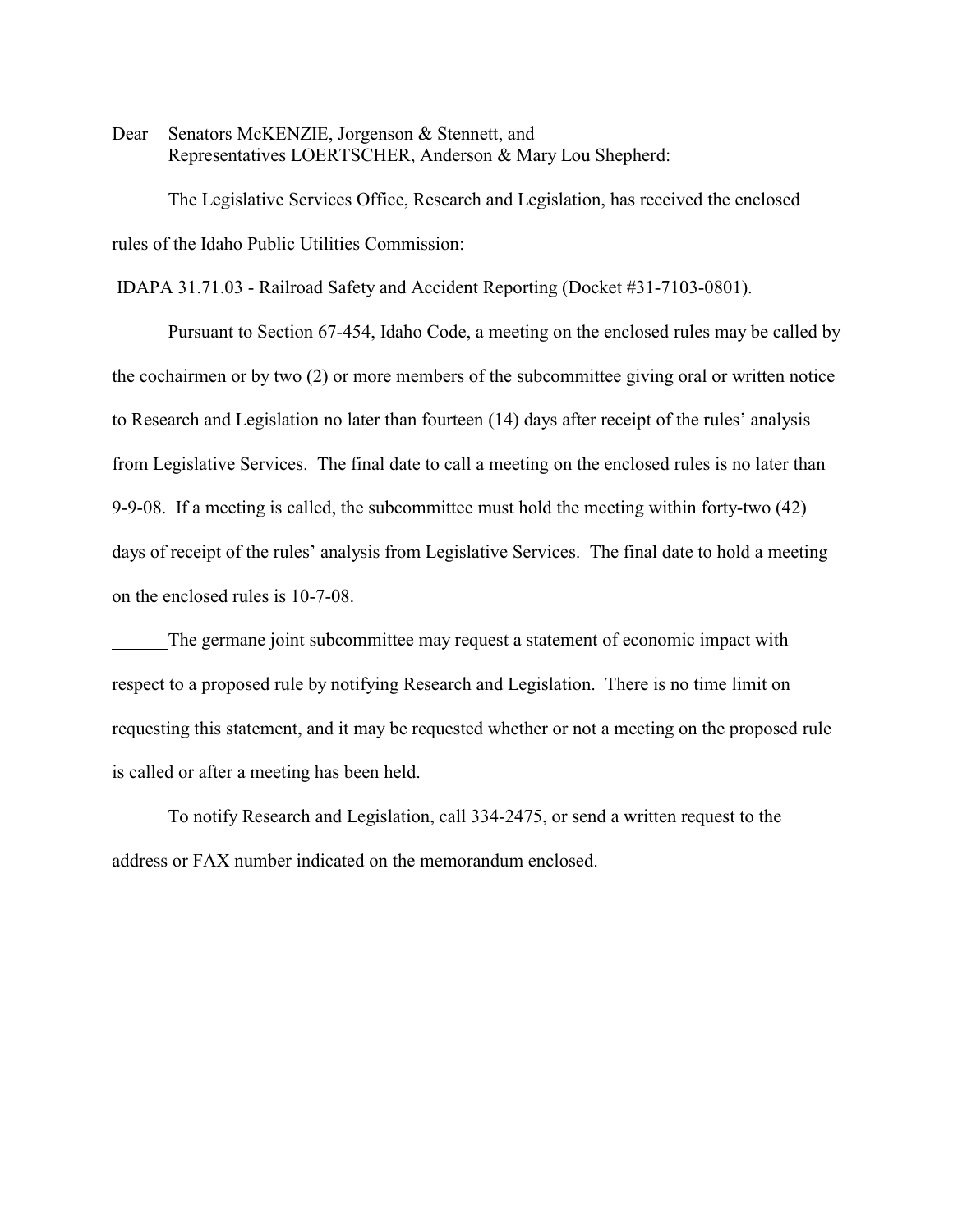# **MEMORANDUM**

- TO: Germane Subcommittees for Administrative Rules Review of the Senate and House of Representatives State Affairs Committees
- FROM: Research and Legislation Staff, Nugent
- DATE: August 21, 2008
- SUBJECT: Proposed Rules of the Public Utilities Commission Relating to Railroad Safety and Accident Reporting - IDAPA 31.71.03 (Docket #31-7103-0801)

The Public Utilities Commission is proposing to update its railroad safety and accident reporting rules by adopting the 2008 version of certain federal regulations. By doing this, the Commission is proposing to :

- 1. Add thirty new substances to the list of hazardous substances contained in 49 CFR Part 172;
- 2. Require hazardous material shippers to provide emergency response telephone numbers on the new material shipping documents;

3. Add new entries to the hazardous material listing and new rail car placarding requirements;

4. Develop alternative emergency response actions for various concentrations of ethanol and alcohol in gasoline mixtures;

5. Require railroads to compile annual data on certain shipments of explosives, "toxic by inhalation," and radioactive materials. Rail carriers are to use the data and analyze safety and security risks along rail routes and assess alternative routing options. Railroads also must inspect placarded hazardous material rail cars for signs of tampering or suspicious activities.

It appears the proposed rules have been promulgated within the statutory authority granted to the Public Utilities Commission.

cc: Public Utilities Commission Jean D. Jewell, Commission Secretary Donald L. Howell, Deputy Attorney General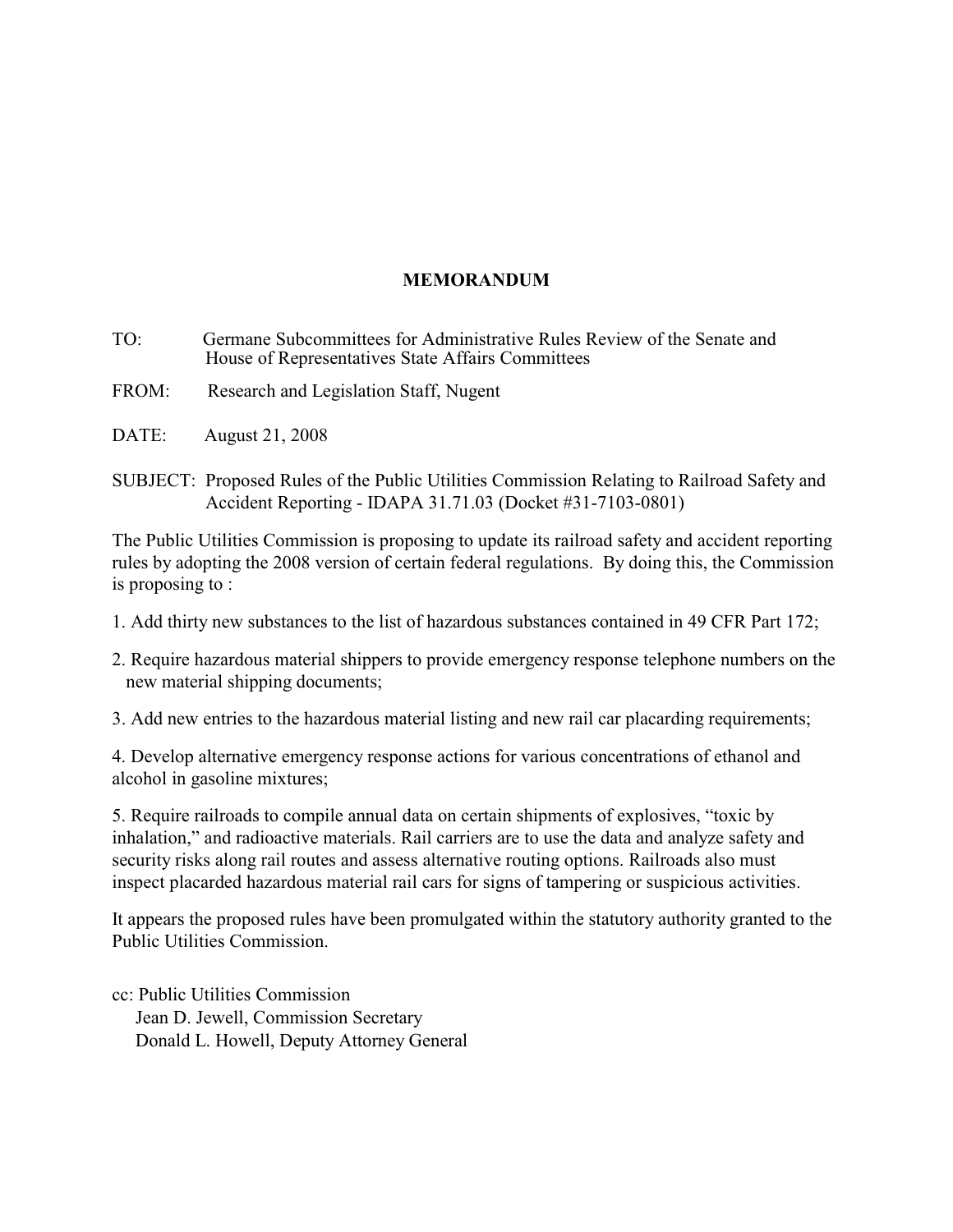# **IDAPA 31 - IDAHO PUBLIC UTILITIES COMMISSION**

## **31.71.03 - RAILROAD SAFETY AND ACCIDENT REPORTING RULES**

#### **DOCKET NO. 31-7103-0801**

### **NOTICE OF RULEMAKING - PROPOSED RULE**

**AUTHORITY:** In compliance with Section 67-5221(1), Idaho Code, notice is hereby given that the Idaho Public Utilities Commission has initiated proposed rulemaking procedures. This action is authorized pursuant to Sections 61-515 and 61-515A, Idaho Code.

**PUBLIC HEARING SCHEDULE:** Public hearing(s) concerning this rulemaking will be scheduled if requested in writing by twenty-five (25) persons, a political subdivision, or an agency, not later than September 17, 2008.

The hearing site will be accessible to persons with disabilities. Requests for accommodation must be made not later than five (5) days prior to the hearing, to the Commission's address below.

**DESCRIPTIVE SUMMARY:** The following is a non-technical explanation of the substance and purpose of the proposed rulemaking:

The Commission's Railroad Safety and Accident Reporting Rules currently adopt by reference federal hazardous material safety regulations. In particular, Rule 103.02 adopts the federal hazardous material regulations found in Title 49, Code of Federal Regulations (CFR) dated October 1, 2007. The Commission is proposing to update Rule 103.02 by adoption of the October 1, 2008 edition of the CFR. Major revisions to be included in the 2008 edition of the CFR include:

- 1. Adding 30 new substances to the list of hazardous substances contained in 49 C.F.R. Part 172 (73 Fed.Reg. 1089 (Jan. 7, 2008));
- 2. Requiring hazardous material shippers to provide emergency response telephone numbers on the material shipping documents (Part 172);
- 3. Adding new entries to the hazardous material listing and new rail car placarding requirements; and
- 4. Developing alternative emergency response actions for various concentrations of ethanol and alcohol in gasoline mixtures (49 C.F.R. Parts 171, 172, 173, 178, and 180). 73 Fed.Reg. 4699 (Jan. 28, 2008).

Finally, the Commission proposes to adopt changes to 49 C.F.R. Parts 172 and 174 that require railroads to compile annual data on certain shipments of explosives, "toxic by inhalation," and radioactive materials. Rail carriers are to use the data to analyze safety and security risks along rail routes and assess alternative routing options. Railroads must also inspect placarded hazardous material rail cars for signs of tampering or suspicious activities. These new safety rules implement recommendations of the 9/11 Commission Act of 2007. 73 Fed.Reg. 20751 (April 16, 2008).

**FEE SUMMARY:** There are no fees associated with this proposed rulemaking.

**FISCAL IMPACT:** There is no fiscal impact on the state general fund resulting from this rulemaking.

**NEGOTIATED RULEMAKING:** Pursuant to IDAPA 04.11.01.811, negotiated rulemaking was not conducted because this proposed rule adopts updated CFR parts necessary for the safe transportation of hazardous materials by rail.

**ASSISTANCE ON TECHNICAL QUESTIONS, SUBMISSION OF WRITTEN COMMENTS:** For assistance on technical questions concerning the proposed rule, contact Donald L. Howell, II, Deputy Attorney General, at (208) 334-0312.

Anyone may submit written comments regarding this proposed rulemaking. All written comments must be directed to the Commission Secretary and must be delivered on or before September 24, 2008. Persons desiring to comment are encouraged to submit written comments at their earliest convenience rather than wait until the comment deadline.